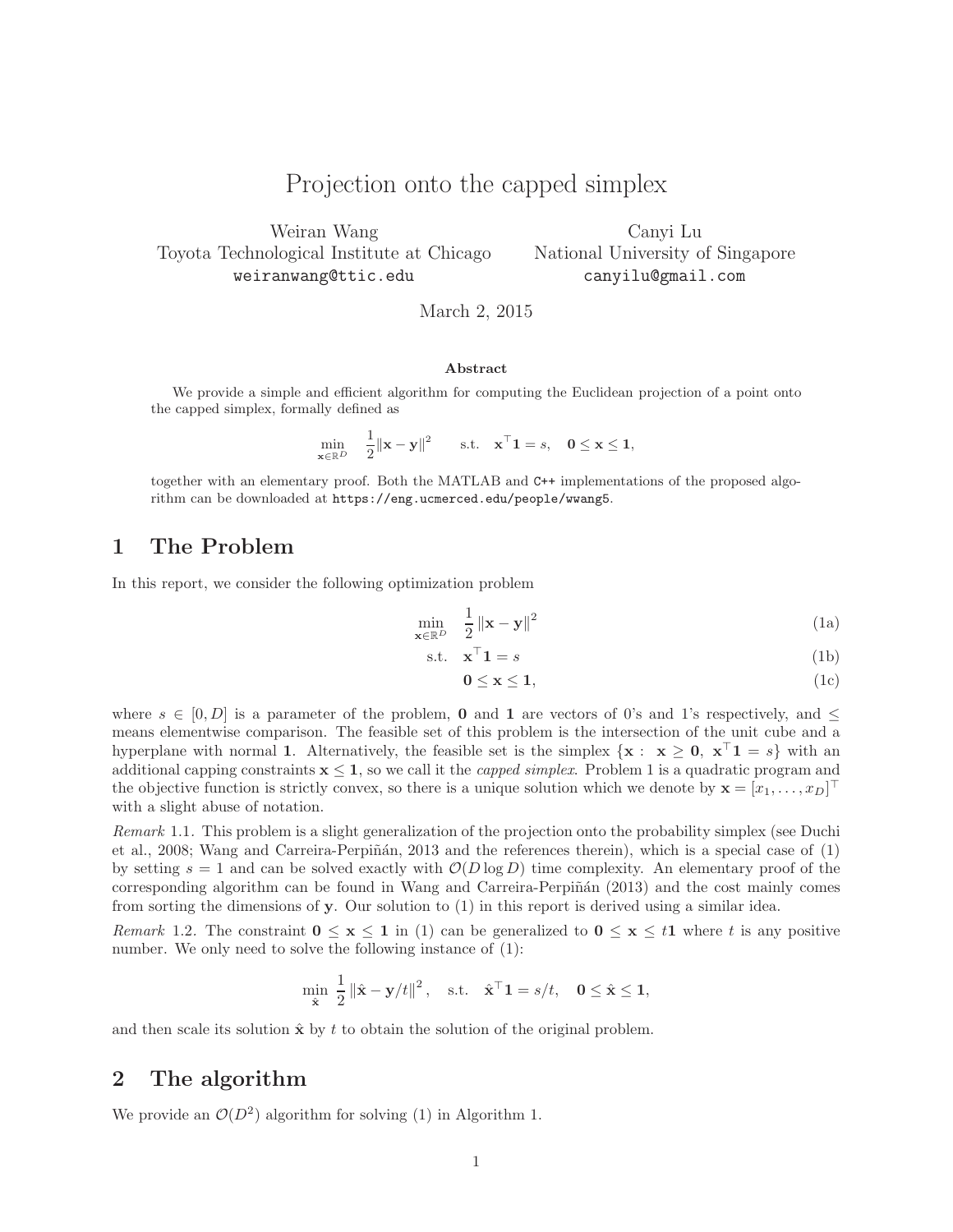Algorithm 1 Euclidean projection of a vector onto the section of cube.

**Input:**  $y \in \mathbb{R}^D$  is sorted in ascending order:  $y_1 \leq y_2 \leq \cdots \leq y_D$ . 1: Set  $y_0 = -\infty$  and  $y_{D+1} = \infty$ , compute partial sums  $T_0 = 0$ , and  $T_k = \sum_{j=1}^k y_k$ ,  $k = 1, \ldots, D$ . 2: for  $a = 0, 1, ..., D$  do 3: if  $(s == D - a)$  &&  $(y_{a+1} - y_a \ge 1)$  then 4: Set b=a. 5: break 6: end if 7: for  $b = a + 1, ..., D$  do 8: Compute  $\gamma = \frac{s+b-n+T_a-T_b}{b-a}.$ 9: **if**  $(y_a + \gamma \le 0)$  &&  $(y_{a+1} + \gamma > 0)$  &&  $(y_b + \gamma < 1)$  &&  $(y_{b+1} \ge 1)$  then 10: break 11: end if 12: end for 13: end for **Output:**  $\mathbf{x} = [0, \dots, 0, y_{a+1} + \gamma, \dots, y_b + \gamma, 1, \dots, 1].$ 

# 3 The proof

As mentioned earlier, (1) has a unique solution which is characterized by its KKT system (Nocedal and Wright, 2006). The Lagrangian function of the problem is

$$
\mathcal{L}(\mathbf{x}, \boldsymbol{\alpha}, \boldsymbol{\beta}, \gamma) = \frac{1}{2} ||\mathbf{x} - \mathbf{y}||^2 - \boldsymbol{\alpha}^\top \mathbf{x} - \boldsymbol{\beta}^\top (\mathbf{1} - \mathbf{x}) - \gamma (\mathbf{1}^\top \mathbf{x} - s)
$$

where  $\boldsymbol{\alpha} = [\alpha_1, \dots, \alpha_D]^\top$  and  $\boldsymbol{\beta} = [\beta_1, \dots, \beta_D]^\top$  are the Lagrange multipliers for the inequality constraints  $x \ge 0$  and  $1 - x \ge 0$  respectively, and  $\gamma$  is the Lagrange multiplier for the equality constraint. At the optimal solution x the following KKT conditions hold:

$$
x_i - y_i - \alpha_i + \beta_i - \gamma = 0, \qquad i = 1, \dots, D
$$
\n
$$
(2a)
$$

$$
x_i \ge 0, \qquad i = 1, \dots, D \tag{2b}
$$

$$
x_i \le 1, \qquad i = 1, \dots, D \tag{2c}
$$

$$
\alpha_i \ge 0, \qquad i = 1, \dots, D \tag{2d}
$$

$$
\beta_i \ge 0, \qquad i = 1, \dots, D \tag{2e}
$$

$$
\sum_{i=1}^{D} x_i = s,\tag{2f}
$$

$$
\alpha_i x_i = 0, \qquad i = 1, \dots, D \tag{2g}
$$

$$
\beta_i(1 - x_i) = 0, \qquad i = 1, ..., D,
$$
\n(2h)

where (2g) and (2g) are complementary slackness (CS) conditions.

Without loss of generality, we assume the components of the optimal solution x are in ascending order:

$$
0 = x_1 = \dots = x_a < x_{a+1} \leq \dots \leq x_b < x_{b+1} = \dots x_D = 1,\tag{3}
$$

where a is the number of 0's in the solution while  $D - b$  is the number of 1's in the solution. The valid ranges for  $(a, b)$  are  $0 \le a \le D$  and  $a \le b \le D$ . The KKT conditions can be simplified for different set of dimensions of the solution:

(i) For  $i = 1, \ldots, a$ , the CS condition (2h) indicates  $\beta_i = 0$ , and thus

$$
0 = x_i = y_i + \alpha_i + \gamma \ge y_i + \gamma,\tag{4}
$$

where the last inequality uses the fact that  $\alpha_i \geq 0$ .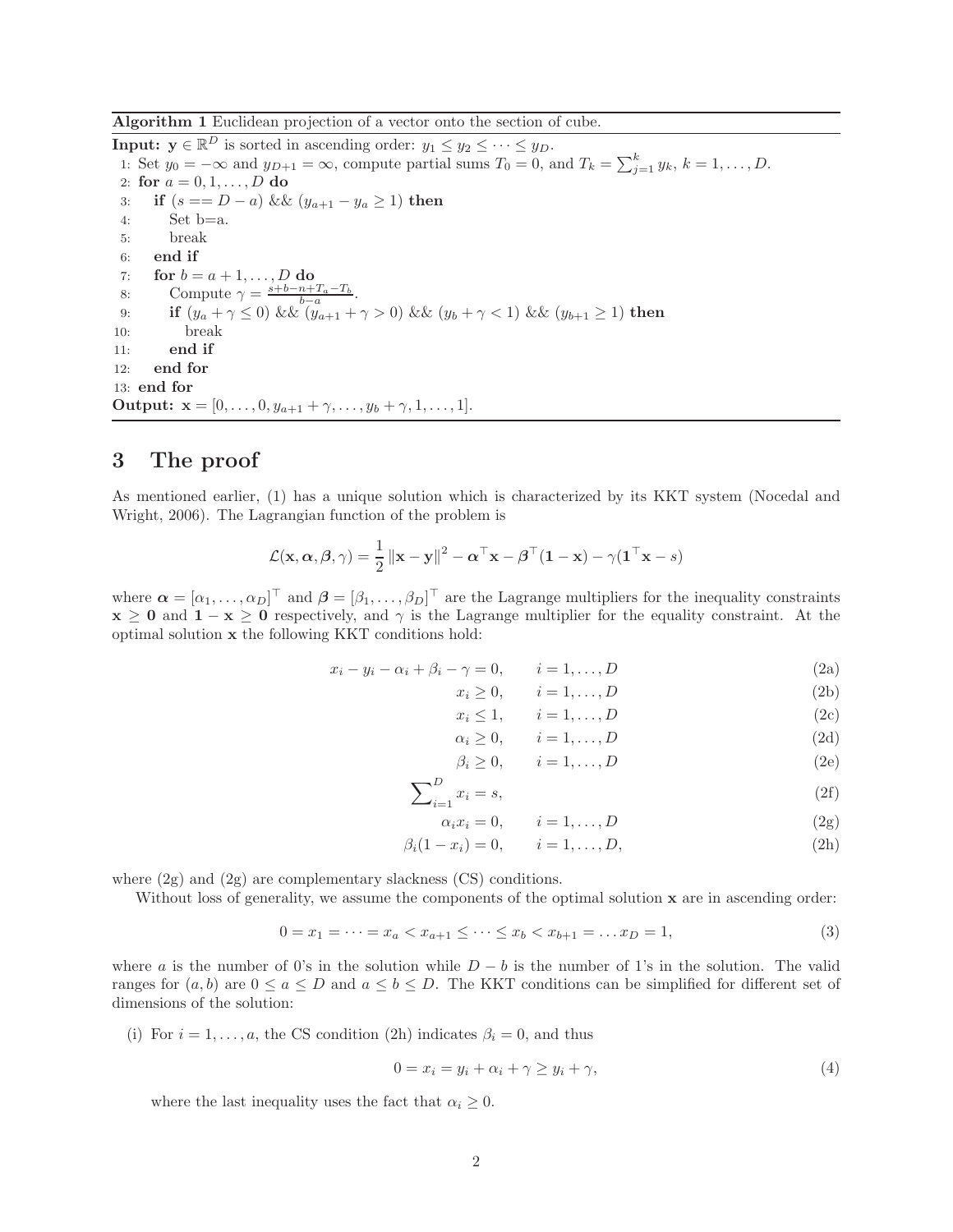(ii) For  $j = b + 1, \ldots, D$ , the CS condition (2g) indicates  $\alpha_j = 0$ , and thus

$$
1 = x_j = y_j - \beta_j + \gamma \le y_j + \gamma,\tag{5}
$$

where the last inequality uses the fact that  $\beta_j \geq 0$ .

(iii) For  $k = a + 1, \ldots, b$ , the CS conditions indicate  $\alpha_k = \beta_k = 0$ , and thus

$$
0 < x_k = y_k + \gamma < 1. \tag{6}
$$

It is then clear that for any  $1 \leq i \leq a, b+1 \leq j \leq D$  and  $a+1 \leq k \leq b$ , we have

$$
y_i \le -\gamma < y_k < 1 - \gamma \le y_j. \tag{7}
$$

In other words, if the dimensions of y are sorted in ascending order, the corresponding dimensions of the solution x is also in ascending order. Therefore, the first step of our algorithm is to sort dimensions of y into ascending order. And all that is left is to find  $(a, b)$ , the partition of x into the three segments. The only KKT condition we have not used so far is the sum constraint (2f), which now reduces to

$$
\sum_{i=1}^{D} x_i = a \cdot 0 + \sum_{k=a+1}^{b} (y_k + \gamma) + (n - b) \cdot 1 = s.
$$
 (8)

This means that if we know  $(a, b)$  for the solution **x**, we must have

$$
\gamma = \frac{s + b - n - \sum_{k=a+1}^{b} y_k}{b - a}.
$$
\n(9)

Since there are only  $\frac{(D+1)(D+2)}{2}$  possible combinations for the indices  $(a, b)$ , we could test each combination and compute the hypothesized  $\gamma$  value using (9). With the hypothesized  $\gamma$ , the tests we need for  $(a, b, \gamma)$  to produce the optimal x are the following:

$$
y_a + \gamma \le 0, \quad y_{a+1} + \gamma > 0, \quad y_b + \gamma < 1, \quad y_{b+1} + \gamma \ge 1.
$$
 (10)

It is easy to verify that the  $(a, b, \gamma)$  combination that passes the above test leads to  $(\mathbf{x}, \alpha, \beta, \gamma)$  that satisfy all the KKT conditions, where  $\{\alpha_i\}_{i=1}^a$  and  $\{\beta_j\}_{j=b+1}^D$  can be retrieved using (4) and (5) respectively.

Remark 3.1. A special case is when  $a = b$ , for which (9) is ill-defined. In this case, the optimal solution consists of a 0's and  $n - a$  1's. For this to happen, we must have  $s = D - a$  and then (10) reduces to  $y_{a+1} + \gamma \ge 1$  and  $y_a + \gamma \le 0$ , and so  $y_{a+1} - y_a \ge 1$ .

Remark 3.2. The reason why the computational complexity of our algorithm is  $\mathcal{O}(D^2)$  for (1) as opposed to  $\mathcal{O}(D \log D)$  for projection onto probability simplex is due to the constraint  $x \leq 1$ . This constraint is automatically satisfied for the projection onto probability simplex problem where  $s = 1$ , in which case we only need to figure out  $a$ —the number of zero dimensions in the solution.

Remark 3.3. In view of the previous remark, another way of solving (1) is to alternatively project the estimate onto the (scaled) probability simplex  $\{x : x \ge 0, x^\top 1 = s\}$  and the set  $\{x : x \le 1\}$  for which the projection is trivial to compute (we simply threshold the dimensions that are greater than 1 to 1). And yet another approach is to apply the Alternating Direction Method of Multipliers (Boyd et al., 2011), which introduces another copy of the variables x and alternately optimize each copy with simple steps while encouraging the two copies to agree. We note that these approaches are iterative and the number of iterations depends on the desired accuracy. On the contrary, our method finds the exact solution within a fixed number of steps.

### 4 Experiment

In this section, we demonstrate the effectiveness of our proposed method in Algorithm 1 for solving (1). We compare our method with another two solvers. The first one is the CVX package (Grant and Boyd,